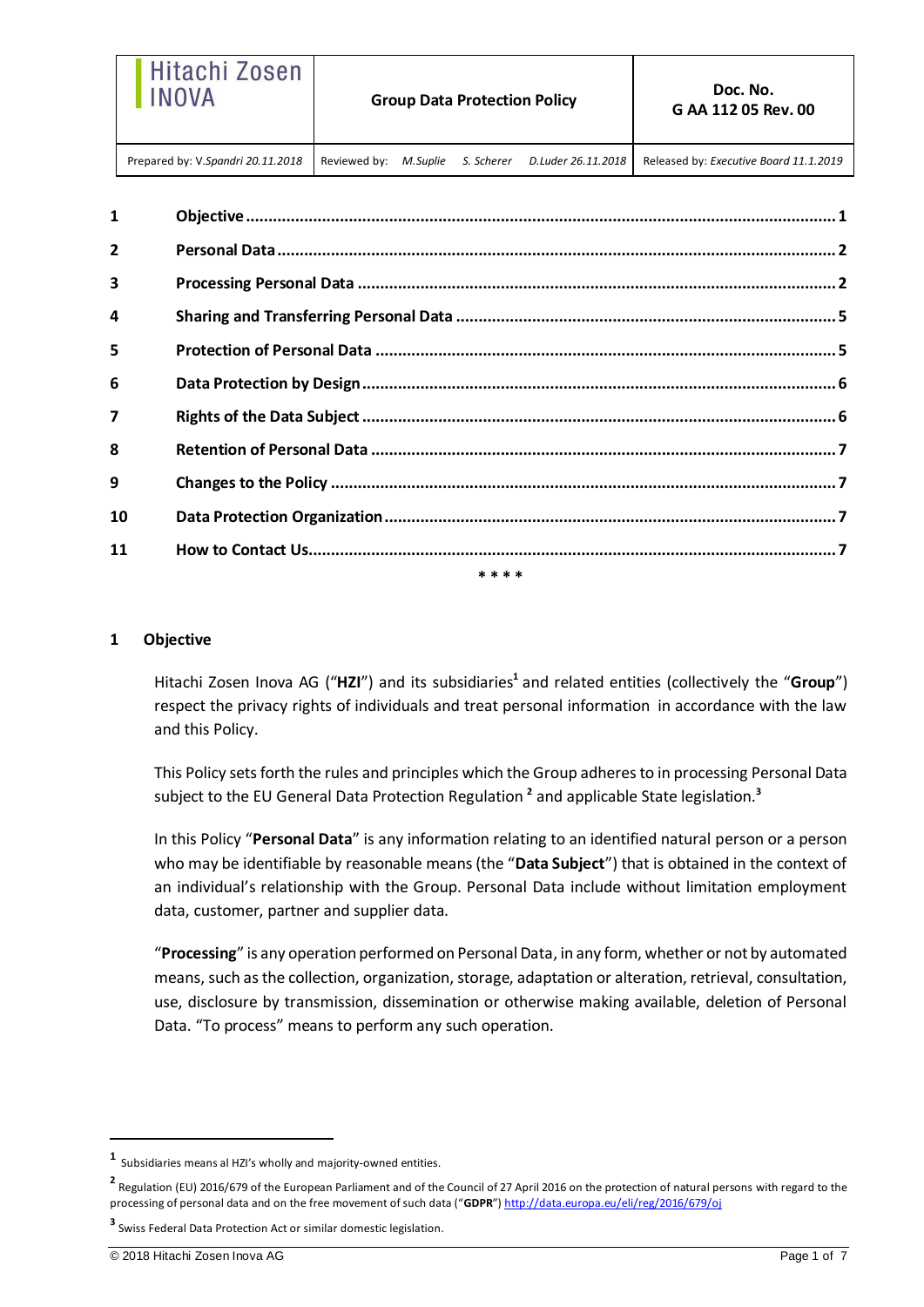References to "**we**", "**us**", "**our"** in this Policy are references to the Group or the Group entity responsible for processing Personal Data. Generally that entity is responsible also for obtaining the Personal Data.

This Policy applies to all the Personal Data we obtain through our properties and activities, including through websites and mobile applications, in connection with our sales, marketing, client, partner and supplier engagements, in connection with recruiting and generally from third-party sources (collectively the "**Sources**").

This Policy describes how we may use Personal Data, whom we may share them with and how the Data Subject may exercise her or his rights regarding our Processing. This Policy describes also the measures we take to safeguard Personal Data and how the Data Subject can contact us or make complaints about data protection.

# <span id="page-1-0"></span>**2 Personal Data**

The types of Personal Data we may obtain through the Sources include:

- contact information such as name, phone, email and postal address for individuals;
- information used to create online accounts such as username, password, security question and answer;
- biographical and demographic information such as date of birth, age, gender, job title or position, marital status, children and other family information;
- financial information such as payment information, including name, billing address and payment card details, bank account information, financial statements, income, credit score;
- location data such as data derived from IP address, country and zip code and geolocation of a mobile device;
- contact information the Data Subject has provided about friends or other people he or she would like us to contact;
- other personal information in contents the Data Subject submits to us such as through our ["Contact Us"](https://www.ge.com/contact/general) website page.

## <span id="page-1-1"></span>**3 Processing Personal Data**

## **3.1 Principles**

Providing us with Personal Data is voluntary on the part of the Data Subject. Provided that where a Data Subject chooses not to provide us with information, we may not be able to offer him or her certain products or services, or he or she may not be able to access Group information.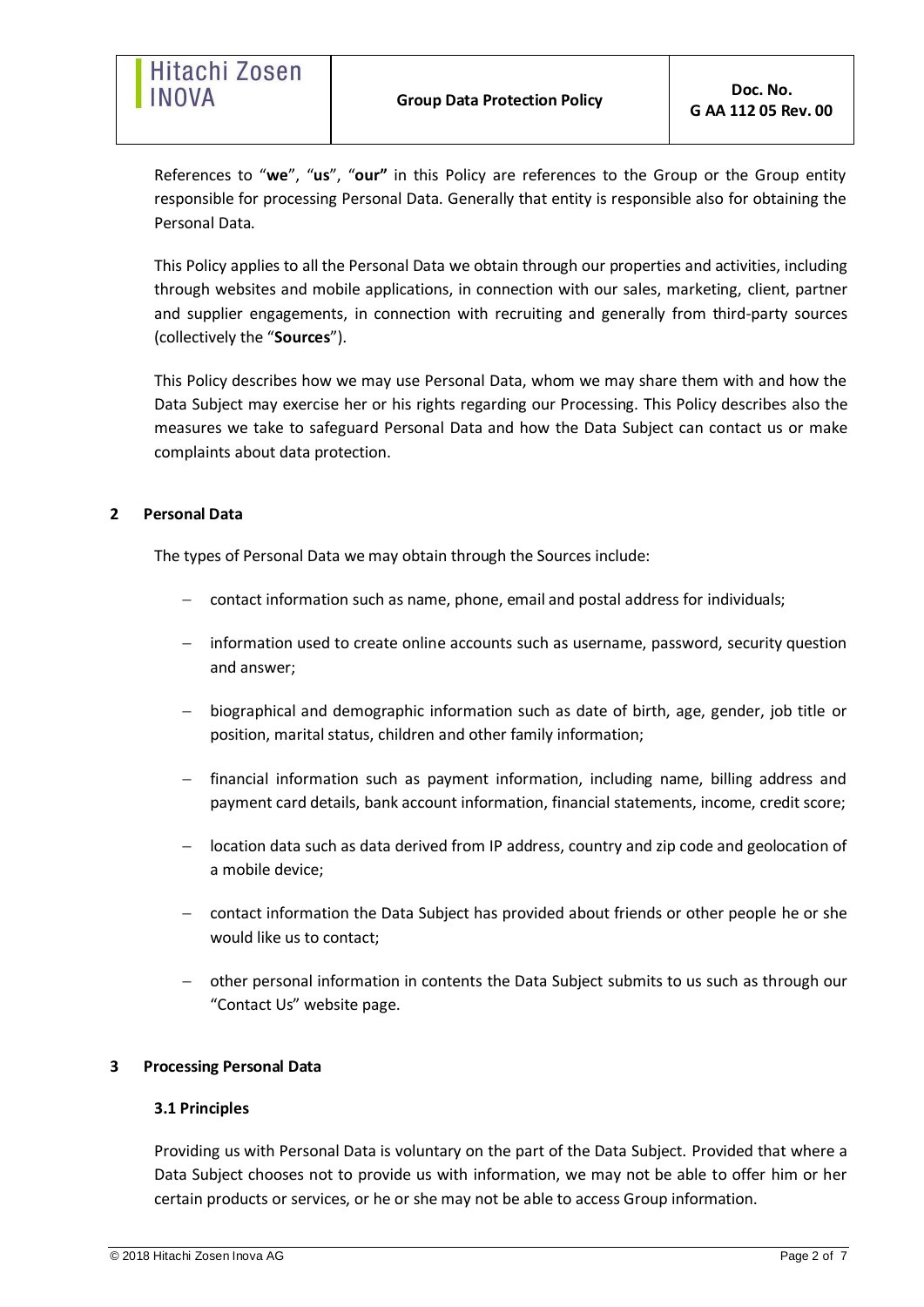The legal basis for us Processing Personal Data is one or more of the following:

- Data Subject's Consent<sup>4</sup>;
- Performance of a contract with the Data Subject or a relevant party;
- Our legitimate business interests;
- $-$  Compliance with our legal obligations.

In Processing Personal Data we observe the following principles:

- Confidentiality: We keep Personal Data confidential, except where disclosure is allowed in accordance with this Policy and law. We maintain confidentiality even after the relationship with the Data Subject has ended.
- Consent: We Process Personal Data after obtaining the Data Subject's Consent. Where we have obtained such Consent, we provide a process to allow the Data Subject to withdraw her or his Consent at any time without charge.
- Fairness: We Process Personal Data fairly and lawfully.
- Limited Duration: We take steps to keep Personal Data only for as long as necessary for the purposes for which it is collected and used, and we delete or render it anonymous after such retention requirements have been met.
- Purpose: We limit the Processing of Personal Data to the fulfilment of our legitimate purposes. Our Processing must be compatible with such purposes unless we have the Consent of the Data Subject to Process the Personal Data for unrelated purposes.
- Proportionality: We limit the Processing of Personal Data to that which is relevant and not excessive in relation to the purpose for which we have collected it.
- Quality: We take steps to ensure that Personal Data is accurate and up to date.
- Security: We take steps to protect Personal Data with appropriate technical and organizational measures to ensure its integrity, confidentiality, security and availability.
- Transparency: Where required by law, we make available to Data Subjects information about the purposes and nature of Processing their Personal Data, intended recipients and data transfers, Sources, how Data Subjects may exercise their rights regarding Personal Data. Where we collect Personal Data through the internet or other electronic means, we will post a privacy notice with these elements.

**<sup>4</sup>** "Consent" of the Data Subject means the freely given, specific, informed and unambiguous indication of the wish by which he or she, by a statement or a clear affirmative action, signifies agreement to the Processing of Personal Data relating to him or her for on e or more specific purposes.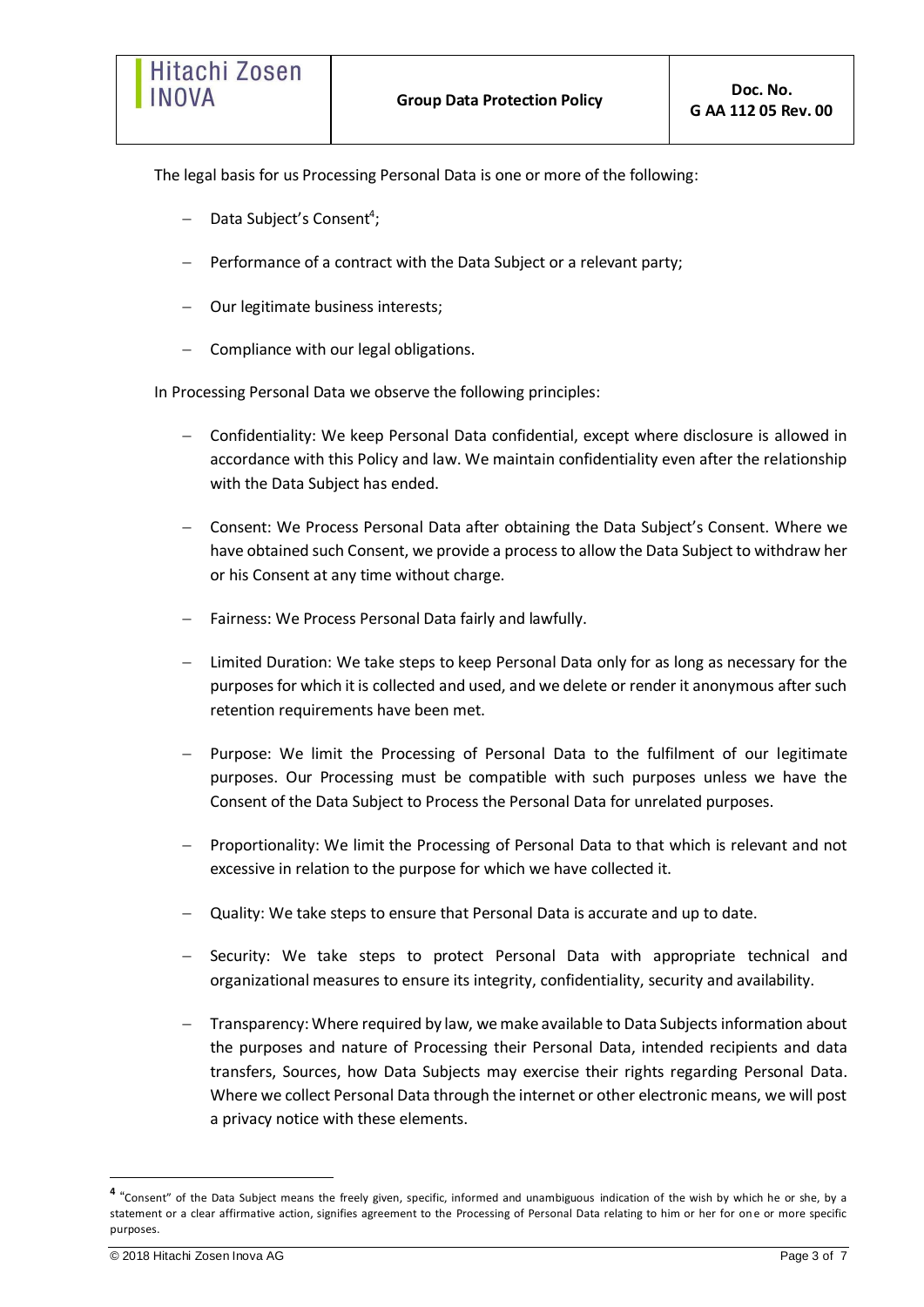## **3.2 Purposes**

In general we Process Personal Data:

- where we have a legitimate interest that justifies the Processing,
- where necessary for the performance of a legal relationship between us and the Data Subject,
- where necessary to comply with an obligation imposed by law or governmental authority,
- in exceptional situations threatening the life, health or security of the Data Subject.

We may Process the Personal Data to:

- provide our products and services;
- process and fulfill contracts and keep Data Subjects informed;
- communicate about our products, services, events, programs and promotions;
- perform data analytics such as trend analysis, financial analysis, customer segmentation;
- provide customer support;
- process, evaluate and respond to requests, inquiries and applications;
- create and administer the Data Subject's account;
- provide investor services;
- conduct marketing and sales activities;
- operate, evaluate and improve our business such as by administering, enhancing and improving our products and services, developing new products, services managing our customer relationships, performing accounting, auditing, billing and collection activities;
- verify Data Subject's identity and protect against fraud and other unlawful activity;
- conduct investigations and comply with and enforce applicable legal requirements, industry standards, contractual obligations and Group policies.

Where Personal Data are collected we will provide the Data Subject with the information required by the law.<sup>5</sup>

We may anonymize or aggregate Personal Data and use it for the purposes described above and for other purposes permitted by law.

<sup>5</sup> Articles 13 and 14 of the GDPR.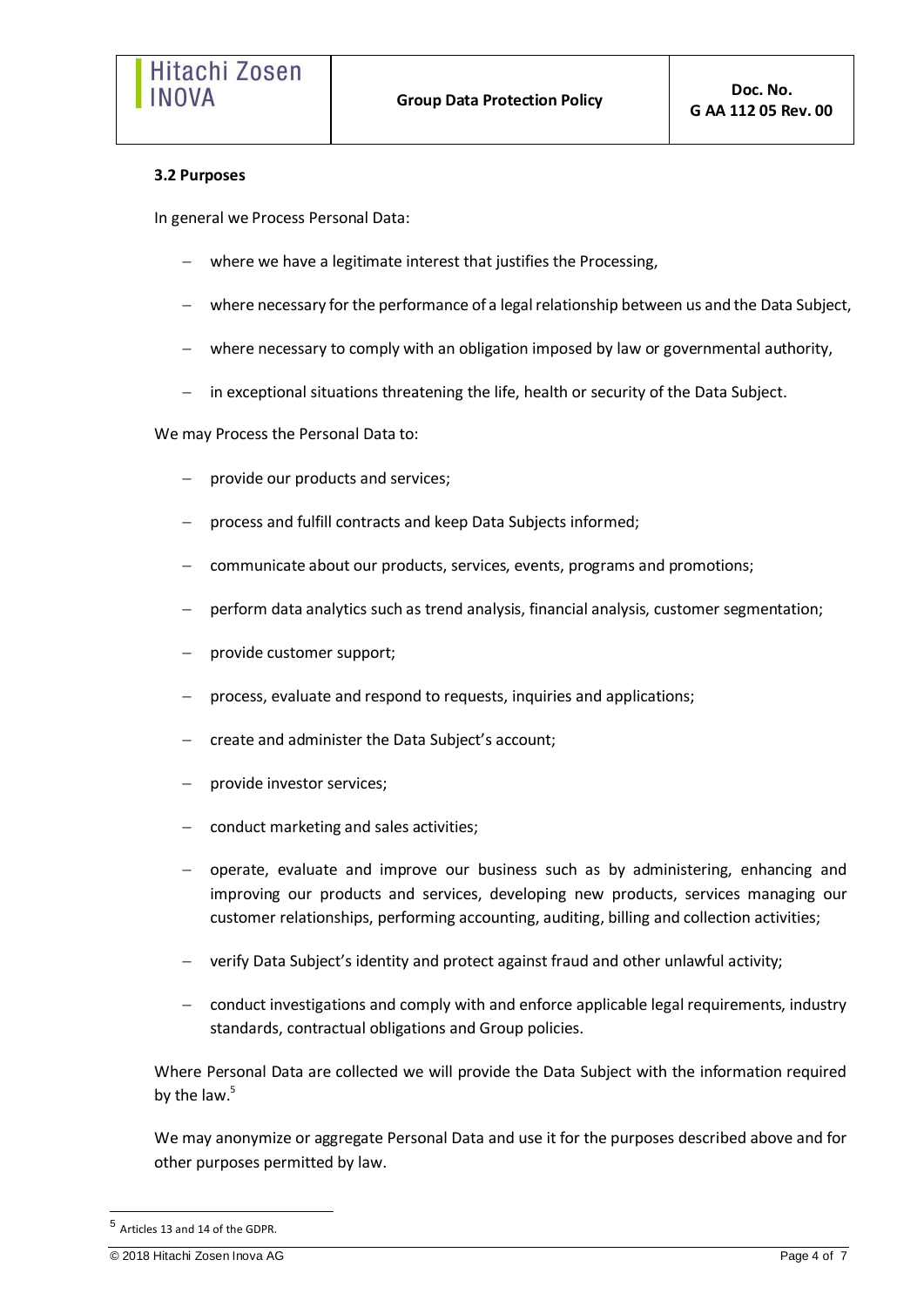## **3.3 Sensitive Personal Data<sup>6</sup>**

Where we Processes or transfer Sensitive Personal Data we will inform the Data Subject of the Processing or transfer and obtain specific written Consent for such Processing or transfer.

# <span id="page-4-0"></span>**4 Sharing and Transferring Personal Data**

We do not sell or otherwise disclose Personal Data except as described in this Policy or at the time of collection.

In sharing or transferring Personal Data we observe the following rules:

- Personal Data may be shared within the Group for the purposes indicated in section 3.
- We may transfer Personal Data to third parties hired to perform services on our behalf. The third parties will have access to Personal Data solely for the purposes of performing the specified services and may use or transfer Personal Data in accordance with this Policy and our written instructions.
- We may disclose Personal Data to other third parties: i) if we are required or permitted to do so by applicable law or legal process; ii) to law enforcement authorities or other government officials to comply with a legitimate request; iii) when we believe disclosure is necessary to prevent physical harm or financial loss; iv) to establish, exercise or defend our legal rights; v) in connection with an investigation of suspected or actual illegal activity; vi) otherwise with the Data Subject's Consent.
- We may transfer to relevant third-parties Personal Data in the event of a potential or actual sale or transfer of all or a portion of our business or assets (including in the event of a merger, acquisition, reorganization or liquidation) provided that the relevant third parties provide comparable levels of protection as the Group provides with respect to the Personal Data we share.
- We may transfer the Personal Data we collect to, and store such data in, Countries which may have different data protection laws than the Country in which the Personal Data was provided. If we do so, we will transfer the Personal Data only for the purposes described in this Policy.

# <span id="page-4-1"></span>**5 Protection of Personal Data**

We maintain technical and physical safeguards, consistent with legal requirements where the Personal Data was obtained, designed to protect against unlawful or unauthorized destruction, loss,

 $^6$  "Sensitive Personal Data" is a special category of Personal Data consisting in information about inter alia ethnic origin, political opinions, religious or philosophical beliefs, trade union membership, sex life, health or medical records, criminal records.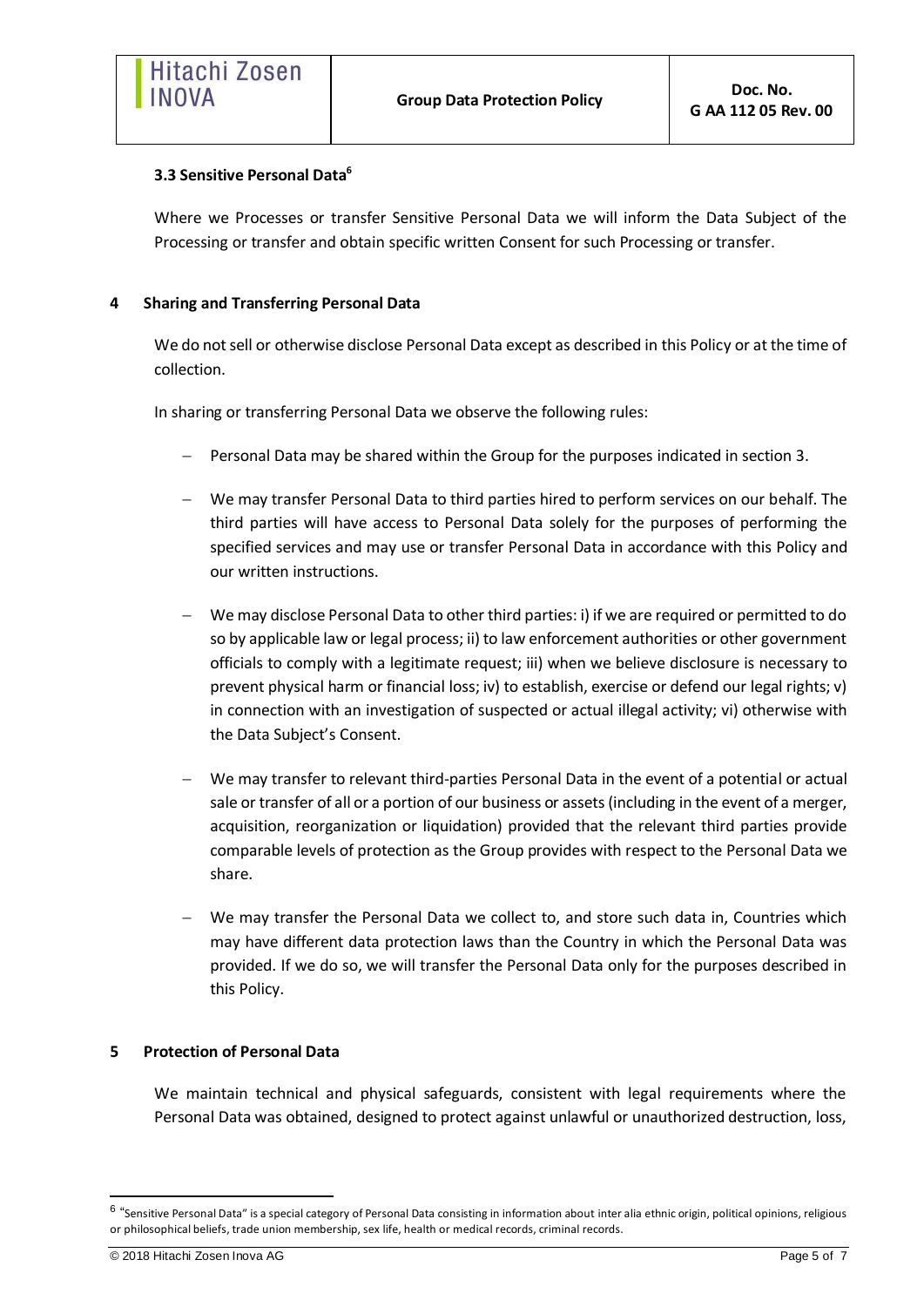alteration, use or disclosure of the Personal Data provided to us through the Sources. Additional protective measures (e.g. encryption) are taken to protect Sensitive Personal Data.

# <span id="page-5-0"></span>**6 Data Protection by Design**

When designing and developing products and services that are based on the Processing of Personal Data or Process Personal Data to fulfil their task, we take into account the right to data protection and, with due regard to the state of the art, we take steps to ensure that controllers and processors are able to fulfil their data protection obligations.

# <span id="page-5-1"></span>**7 Rights of the Data Subject**

An individual who has established his or her identity to us may exercise the following rights in relation to Personal Data we hold about him or her:

- Access: We will provide a Data Subject the Personal Data about him or her that we hold, including information concerning the Source of the Personal Data, the purposes of any Processing by us and the recipients to whom such Personal Data is disclosed.
- Correction and Deletion: Data Subject's valid requests for correction or deletion of incomplete, inaccurate or excessive Personal Data will be respected, except that deletion will not be performed where retention is required by the contractual relationship between us and the individual, in connection with a legal dispute or as permitted or required by law.
- Objection: We will cease or temporarily restrict the Processing of Personal Data where a Data Subject's objection is justified under this Policy or the law, for example where her or his life or health is at risk due to the Processing. A Data Subject has the right to object to decisions based solely on automated processing of Personal Data that produce legal effects which significantly affect the Data Subject, except where the Data Subject requested the Processing, or when necessary for the legal relationship between us and the Data Subject.
- Complaints: A Data Subject who suffered damage as a result of non-compliance by a Group entity with this Policy may file a complaint with the Data protection Officer or Compliance Officer, or with our complaint handling processes if other channels are unavailable:
	- cdpo@hz-inova.com
- Enforcement: A Data Subject who suffered damage as a result of an unlawful Processing or a breach of applicable law may direct recourse to the competent courts in the State the Group entity that Processed Personal Data unlawfully has its seat.
- To request to exercise these rights the Data Subject may contact us as indicated in section 11 of this Policy.